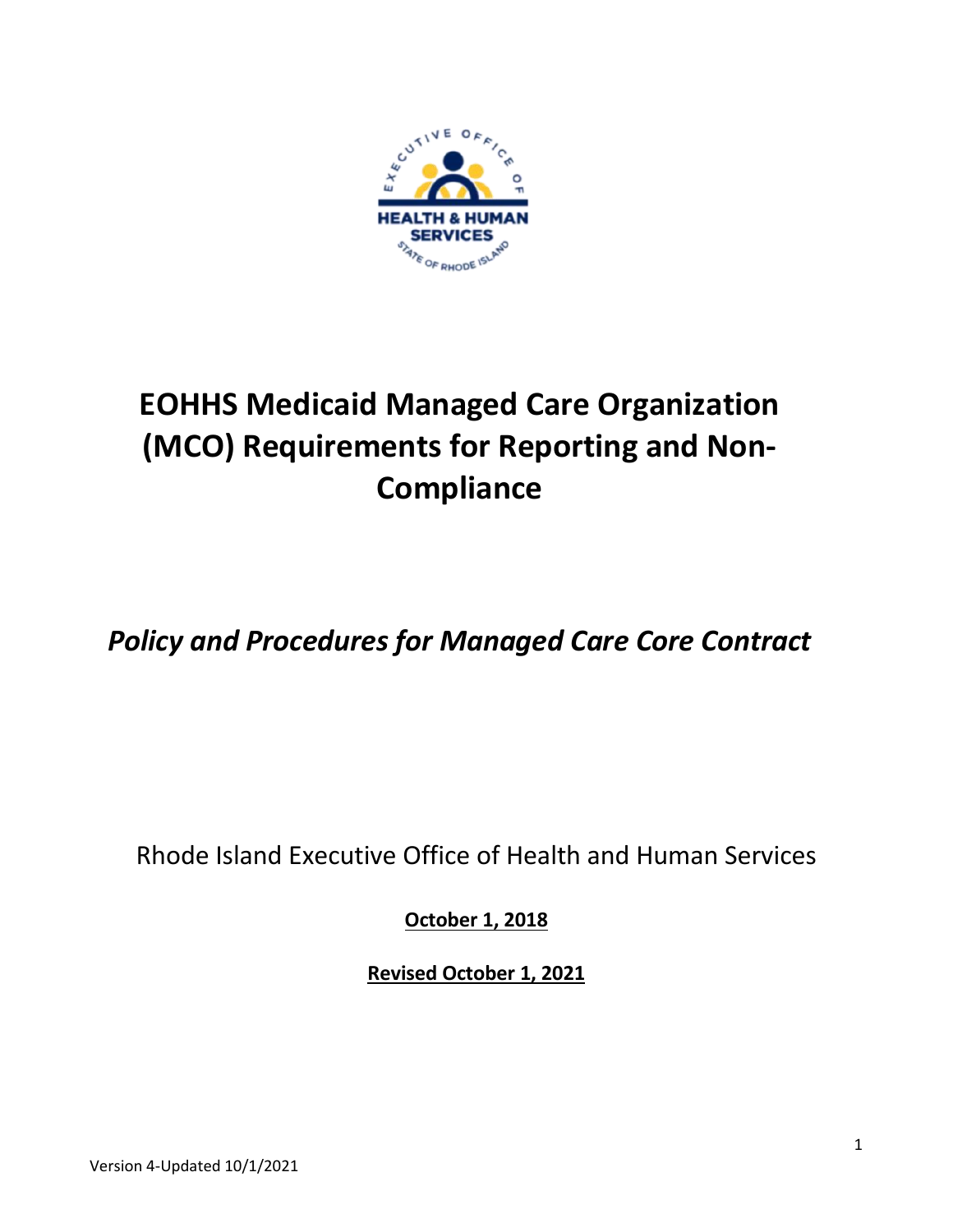## **Introduction to Policy**

To advance the goals of performance-based contracting of Medicaid Managed Care Organizations (MCOs) in alignment with federal and state reporting requirements, the Rhode Island Executive Office of Health and Human Services (EOHHS) has developed requirements for submission of MCOs reports to EOHHS.

MCO reports must meet the following criteria:

- **1. Reports must be submitted on time, in accordance with Reporting Calendar and/or contractual requirements;**
- **2. When specified, reports must be submitted on reporting templates provided by EOHHS in the specified format on the Reporting Calendar or associated file specifications;**
- **3. Reports must be submitted using the correct file naming convention; and,**
- **4. Data/information must be certified. Each submission must be certified by Chief Executive Officer; Chief Financial Officer; or an individual who reports directly to the Chief Executive Officer or Chief Financial Officer with delegated authority to sign for the Chief Executive Officer or Chief Financial Officer per [42 CFR 438.606.](https://www.gpo.gov/fdsys/pkg/CFR-2011-title42-vol4/pdf/CFR-2011-title42-vol4-part438.pdf)**

EOHHS will provide a Reporting Calendar to the MCO with reporting specifications described in this policy. All specified reporting templates will be located on the File Transfer Portal (FTP). MCOs must not alter, delete or otherwise make any modifications to reporting templates provided by EOHHS. MCOs are required to begin using updated reporting templates within ninety (90) calendar days of notification from EOHHS. Ad hoc reporting requirements are not addressed in these requirements; however, similar reporting elements will be provided to MCOs when submitting ad hoc reports to EOHHS.

MCOs must provide all contractually required reports. EOHHS may, at its discretion, request additional reports not on the Reporting Calendar. In addition, some reports may not be listed on the Reporting Calendar because they do not have a specific reporting cadence. Some examples of required reports that are not included in this calendar are third party insurance reports, active contract management data requests, requested financial documentation reports and requested audit materials.

For any questions about reports, MCO should contact the EOHHS contract liaison, with a copy to OHHS.MCOOversight@ohhs.ri.gov for the MCO. Report modifications will be updated on an annual basis for MCOs.

Section 1 of this policy outlines requirements for submitting reports on-time and in compliance with CMS reporting certification requirements. Section 2 of this policy outlines the enforcement of warnings, disciplinary actions and/or CMS intermediate sanctions if the MCO is noncompliant in its reporting duties.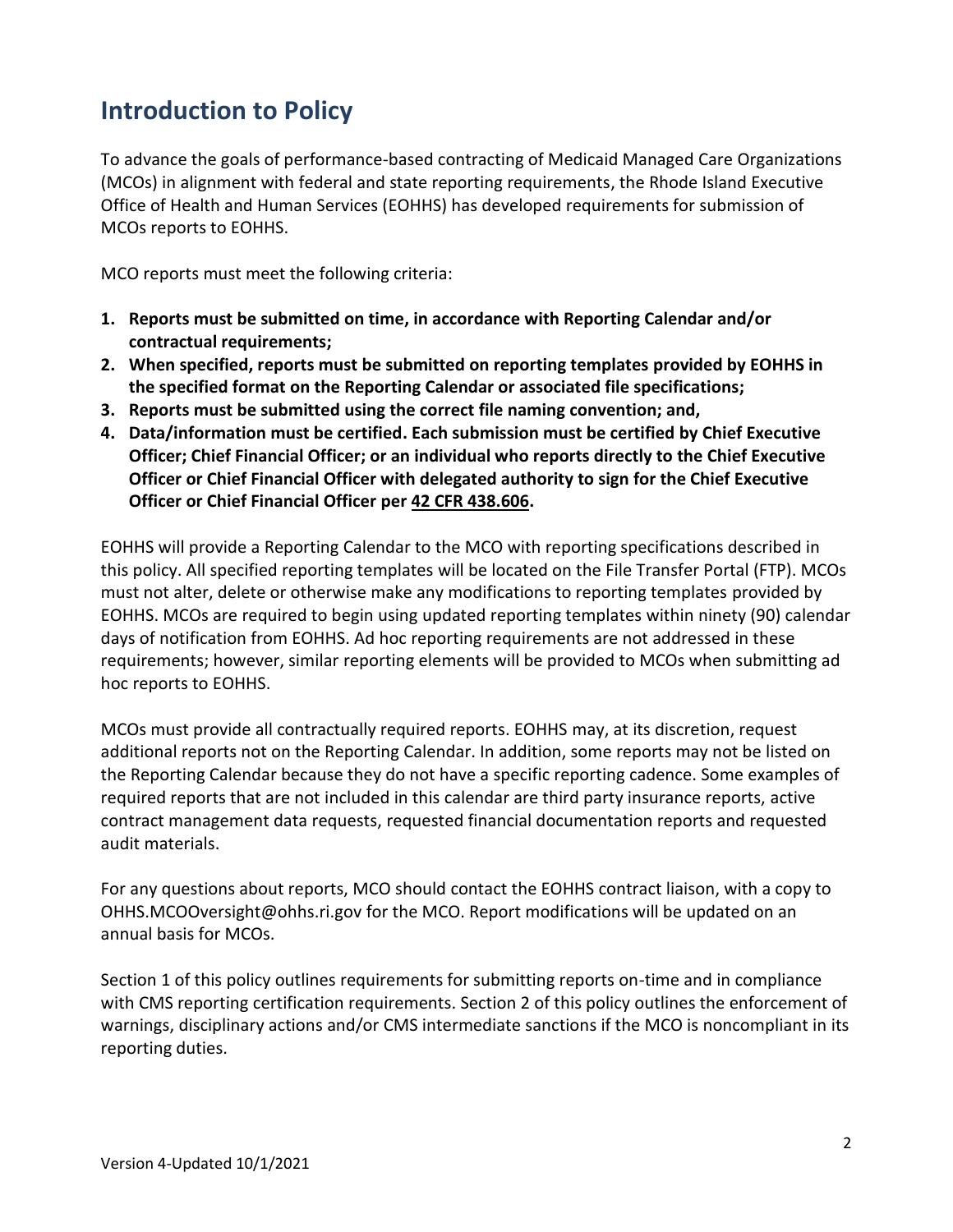## **Section 1: Reporting Requirements**

The following section outlines MCO reporting procedures and requirements. MCOs are required to comply with all EOHHS and contractual reporting requirements.

**Reports submitted to EOHHS must meet all four major reporting elements:**

- **1. Reports must be submitted on time;**
- **2. MCO must submit reports using the correct reporting template and file naming convention;**
- **3. Reports must be accurate, thorough, and contain complete data/information; and,**
- **4. MCO must attest to the accuracy of data/information in reports submitted to EOHHS.**

If the MCO does not meet these requirements, the MCO may be subject to disciplinary actions including, but not limited to, warning letter, imposition of corrective action plan, notification of non-compliance to the MCO Board of Directors, suspension of enrollment, and/or CMS sanction as described in Section 2 of this policy.

#### **MCOs must comply with the following procedures:**

**1) All reports must be submitted on-time in compliance with EOHHS reporting policy and Reporting Calendar deadlines, or per an EOHHS-approved reporting deadline extension.** 

#### **A. On-time Criteria:**

- *Report Delivery*: Delivered to the File Transfer Portal (FTP) reporting folder no later than 11:59 p.m. EST on the due date listed on the Reporting Calendar. Due dates listed in the Reporting Calendar are considered the official due dates for each report.
- *Timely notification*: Email notification to OHHS.MCOOversight@ohhs.ri.gov and designated EOHHS report contacts that report(s) and attestation form(s) have been submitted to FTP by the due date or extension request by EOHHS using the *Medicaid Managed Care Report Date Change Request Form*.

#### **B. Medicaid Managed Care Report Date Change Request Form.**

- An EOHHS-approved extension request must be made in writing using the *Medicaid Managed Care Report Date Change Request Form* no later than five (5) business days before the report's due date. MCO must email the *Medicaid Managed Care Report Date Change Request Form* to the EOHHS Managed Care Director, copying the OHHS.MCOOversight@ohhs.ri.gov.
- If EOHHS accepts the reporting request extension and approves the later submission date, the MCO will be required to submit the report on the new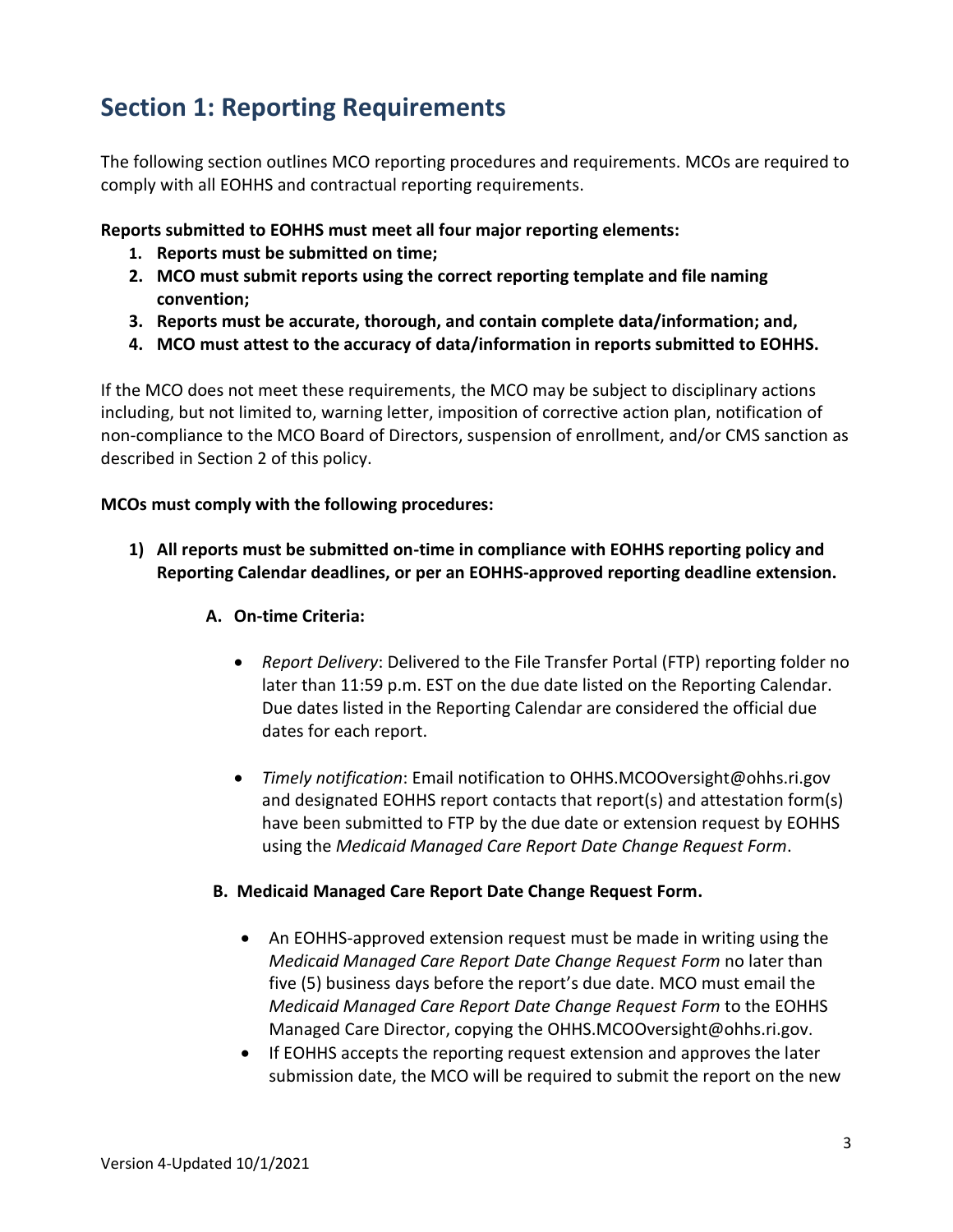due date. Reports submitted after the agreed upon extension due date will be considered late.

- o MCOs must use the latest version of this form which is uploaded in the templates folder on the FTP for MCO use.
- EOHHS reserves the right to reject a deadline extension request submitted by the MCO if the reason for the extension request is deemed unsatisfactory.
	- o Satisfactory reasons for extension requests include, but are not limited to, unforeseeable events that forced the MCO to submit the report late, an EOHHS action that prevented the MCO from gathering the data, or natural or humanmade event, Acts of God or cyberattack against MCO. All satisfactory reasons for extension requests are subject to consideration by EOHHS in granting approval.
	- o Unsatisfactory reasons for a report to be delivered late, which will not be granted an extension, include, but not limited to, MCO's employee's action such as going on vacation or medical leave, termination of employment or an employee's destruction of data on servers.
- An MCO that repeatedly fails to submit reports timely may be subject to disciplinary action including, but not limited to warning letter, imposition of corrective action plan, notification of non-compliance to the MCO Board of Director or suspension of enrollment.

#### **C. Report Submission Requirements:**

- MCO must use the correct file naming convention and specified file format (inclusive of the correct version of reporting template) as outlined in the Reporting Calendar.
- Report must have accurate, thorough, and complete information/data.
- Minimum data reporting standards apply for all reports; scope of data is noted in data dictionaries within most reporting templates.
- Reports that fail to meet minimum reporting standards, have missing, incomplete, altered reporting templates, inaccurate/falsified data or information will not be considered on-time.
	- $\circ$  Falsified data will be rejected and will be reported to CMS for further actions or sanctions per Section 2 of this policy.
- **2) All reports and attestations forms must be uploaded via the file transfer portal (FTP) in the correct submission folder. Reports not submitted via the FTP shall be considered late for failing to meet on-time standards.**
	- **A. General FTP Submission Reporting and Reporting Attestations Requirements**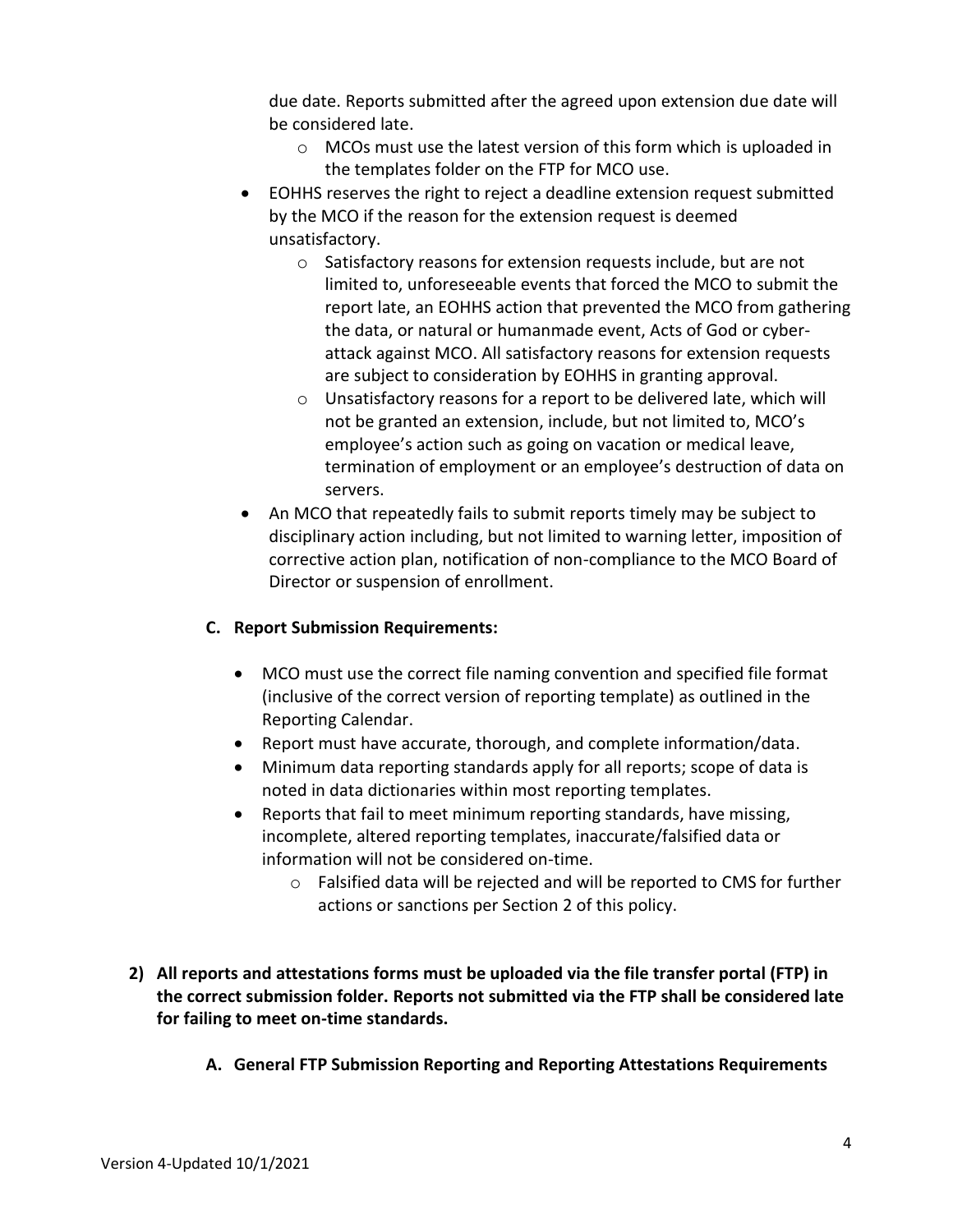- All reports and data attestations forms must be submitted through the secure FTP. Reports and data attestations should not be emailed directly to reporting contacts.
- MCOs must upload reports to the FTP in the correct submission folder associated to the MCO. Reports should be uploaded to the 'Report Submission' folder and attestations should be submitted to 'Attestation Submission' folders. MCO is responsible for uploading reports and attestations in the correct folders and subfolders.

#### **B. FTP MCO Access Request Requirements**

- MCO may request access to the FTP via the *MMIS Request Form*. Form is available upon request from MCO. MCOs may request this form from EOHHS by contacting the Managed Care Director.
- This request form shall be submitted to [OHHS.MCOOversight@ohhs.ri.gov,](mailto:OHHS.MCOOversight@ohhs.ri.gov) the EOHHS Managed Care Director and Medicaid Project Manager. Allow up to ten (10) business days for EOHHS to grant access to the FTP for MCOs. All new *MMIS Request Form* permissions require an electronic signature or users' hand signed *MMIS Request Form* to be granted access to FTP site. All current access credentials granted by EOHHS to MCO users will continue under this policy and do not require new submission of MMIS Request Form from MCO.
- No more than five (5) user accounts shall be given to an MCO for FTP access.
- It is the responsibility of the MCO to notify EOHHS by emailing [OHHS.MCOOversight@ohhs.ri.gov,](mailto:OHHS.MCOOversight@ohhs.ri.gov) the EOHHS Managed Care Director and Medicaid Project Manager if an FTP user's access needs to be revoked or a new user needs to be added by EOHHS.
- It is the responsibility of the MCO to comply with FTP security protocols. Improper use of the FTP by a user may result in the temporary suspension of the user's account or permanent access denial by EOHHS. Examples of misuse include improper submission of reports, falsified attestation submissions, or giving user credentials to unauthorized users to submit reports to EOHHS.

#### **C. Notification of Submission**

• After reports and attestations form(s) are uploaded to the FTP, the MCO must email OHHS.MCOOversight@ohhs.ri.gov and report contact(s) to notify EOHHS that report(s) and attestation form(s) have been submitted and are available for review on the FTP. Report contacts are listed in the Reporting Calendar's 'Calendar' tab. Email notification should attach the attestation form(s) to certify report data/information.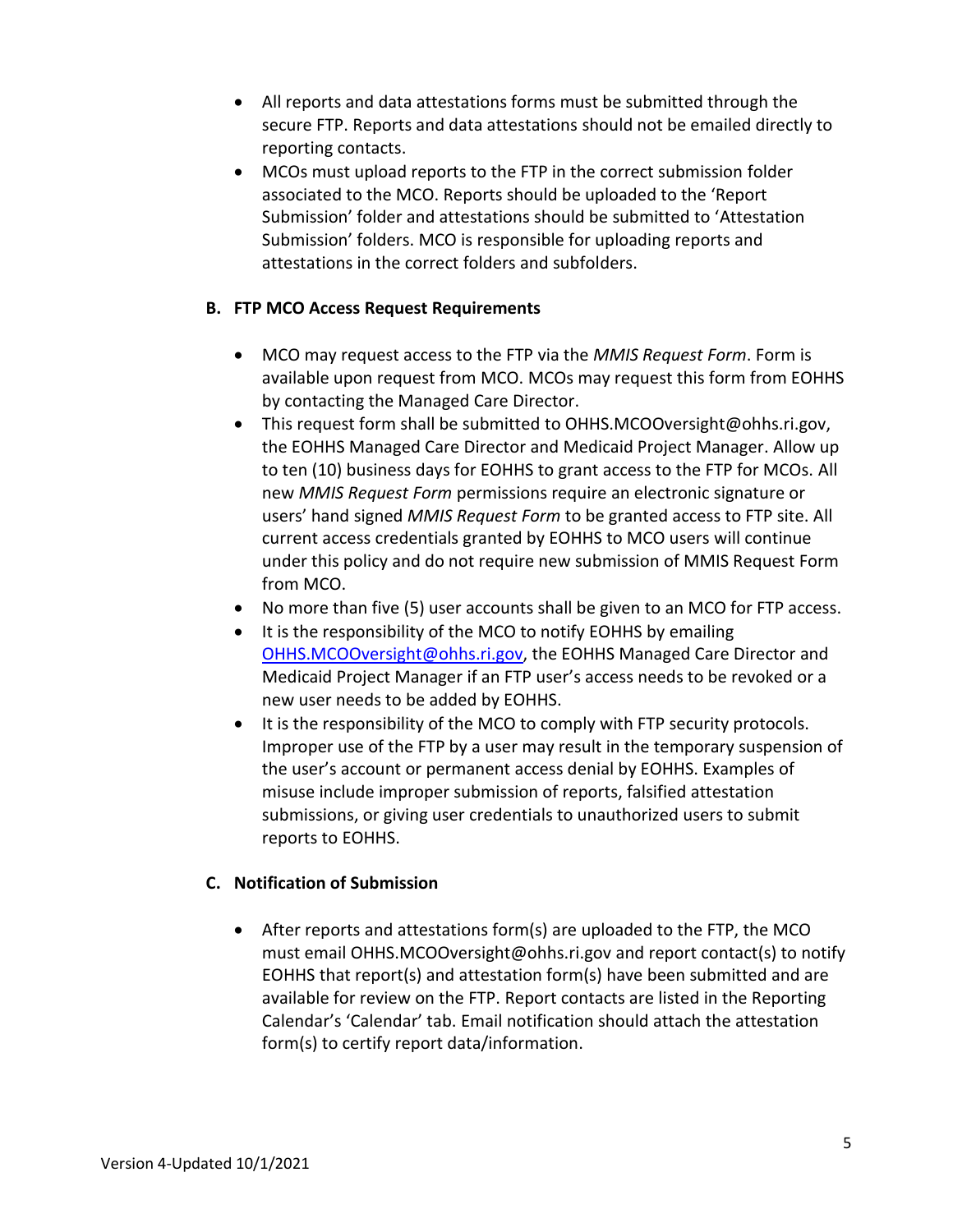#### Email Notification

a. Email notification is intended to alert EOHHS that reports and attestations have been delivered to the FTP folder and are ready for review by EOHHS.

#### **3) Attestation Form Submission Requirements**

- MCO must submit attestation form on the FTP. Form must be submitted with report(s) on the same day.
- MCO must use the *MCO Managed Care Core Contract Attestation Statement for Health Plan Reporting Submission* form to certify reports and data submitted to EOHHS.
- Attestation form is available to the MCO as a fillable PDF in the FTP report templates folder. MCO is responsible for submitting attestation on correct version of form.
- Per 42 CFR [438.604,](https://www.gpo.gov/fdsys/pkg/CFR-2011-title42-vol4/pdf/CFR-2011-title42-vol4-part438.pdf) MCO shall attest that reports have been reviewed for completeness and accuracy, and that the submission, to the best of the MCOs knowledge, is a true and honest representation of reporting requirements set forth by EOHHS in its contract with the MCO.
- Per 42 CFR [438.606,](https://www.gpo.gov/fdsys/pkg/CFR-2011-title42-vol4/pdf/CFR-2011-title42-vol4-part438.pdf) contractor shall certify data from one of the following individuals:
	- o CEO
	- o CFO
	- o An individual with delegated authority to sign for, and who reports directly to the MCO's CEO or CFO.
- Attestations that do not include the handwritten or electronic signature of an individual with the authority to certify the data/information shall be rejected.
- MCOs are permitted to use a batch processing for attestation submissions if reports are submitted by the MCO on the same calendar day. Batch processing allows the MCO to submit data attestation for multiple reports if report submission data is the same day for all submitted reports.
	- $\circ$  Naming Convention Individual Report = Attestation\_REPORTNAME\_REPORTDATARANGE\_HEALTH PLAN
	- o Naming Convention Batch Reports = Attestation\_REPORTSSUBMISSIONDATE\_HEALTHPLAN

Please note special requirements for financial reporting below.

- o Financial Reporting Requirements: For all financial based reports, listed below, the CFO or an individual with delegated authority and reports directly to the CFO, must attest to the reporting submission. The following are considered financial reports:
	- Audited financials
	- NAIC Annual Filing
	- NAIC Quarterly
	- Risk Share/Gain Share
	- APM Report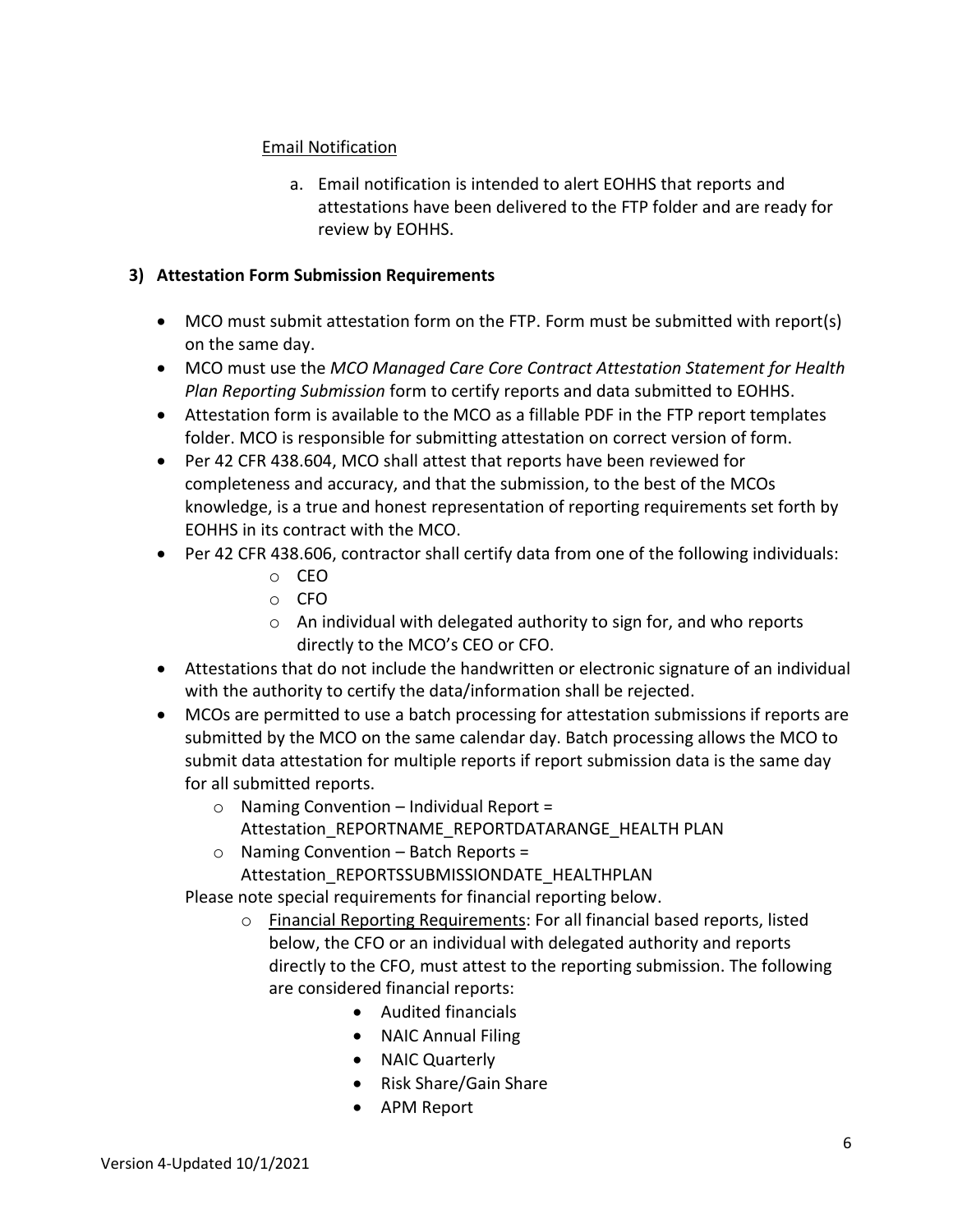- TCOC Performance \*\*Attestation is within reporting document. Please only submit attestation within reporting document. \*\*
- Annual MLR --\*\*Attestation is within reporting document. Please only submit attestation within reporting document. \*\*
- Financial Data Cost Report—\*\*Attestation is within reporting document. Please only submit attestation within reporting document.\*\*
- $\circ$  All other reports are considered program reports and can be attested by the CEO or an individual who reports to the CEO that has the delegated authority to attest for the integrity of the report submitted.

#### **4) Reporting Calendar**

The Reporting Calendar's 'Report Naming and Due Dates' tab provides deadlines for reports to be submitted to EOHHS on the FTP. It also provides information on the report data ranges, file naming convention and EOHHS report contacts.

MCOs should consult the Reporting Calendar for specific requirements for each report. Noncompliance with Reporting Calendar reporting standards may result in the report being rejected and/or deemed late by EOHHS.

**A. Tab 1** of the Reporting Calendar, titled 'Calendar' provides an overview of required reports due within the calendar year (January-December). Per contractual reporting requirements, reports are assigned a reporting cadence rule that aligns with contracting requirements**.**

#### **1. Report Name (Column B)**

- a. Each report name has a superscript number (1-9) attached. These numbers are detailed in a key at the bottom of the calendar.
- b. The key will detail the month in which a report must be submitted by the MCO. For example, a  $3$  next to the report name would suggest the report is due ninety (90) days after contract effective date, then annually thereafter.

#### **2. Months by Calendar Year (Columns C-N)**

- a. Each report will have an X in the column(s) for one or more month(s).
- b. If a report has an X in the month column, the report must be submitted that month.
- c. Each month with an X is color coded as a second way to utilize the key at the bottom of calendar to identify a reporting cadence rule.

#### **3. Report Contacts (Column O)**

a. Report contacts *must* be notified that reports have been submitted to the FTP.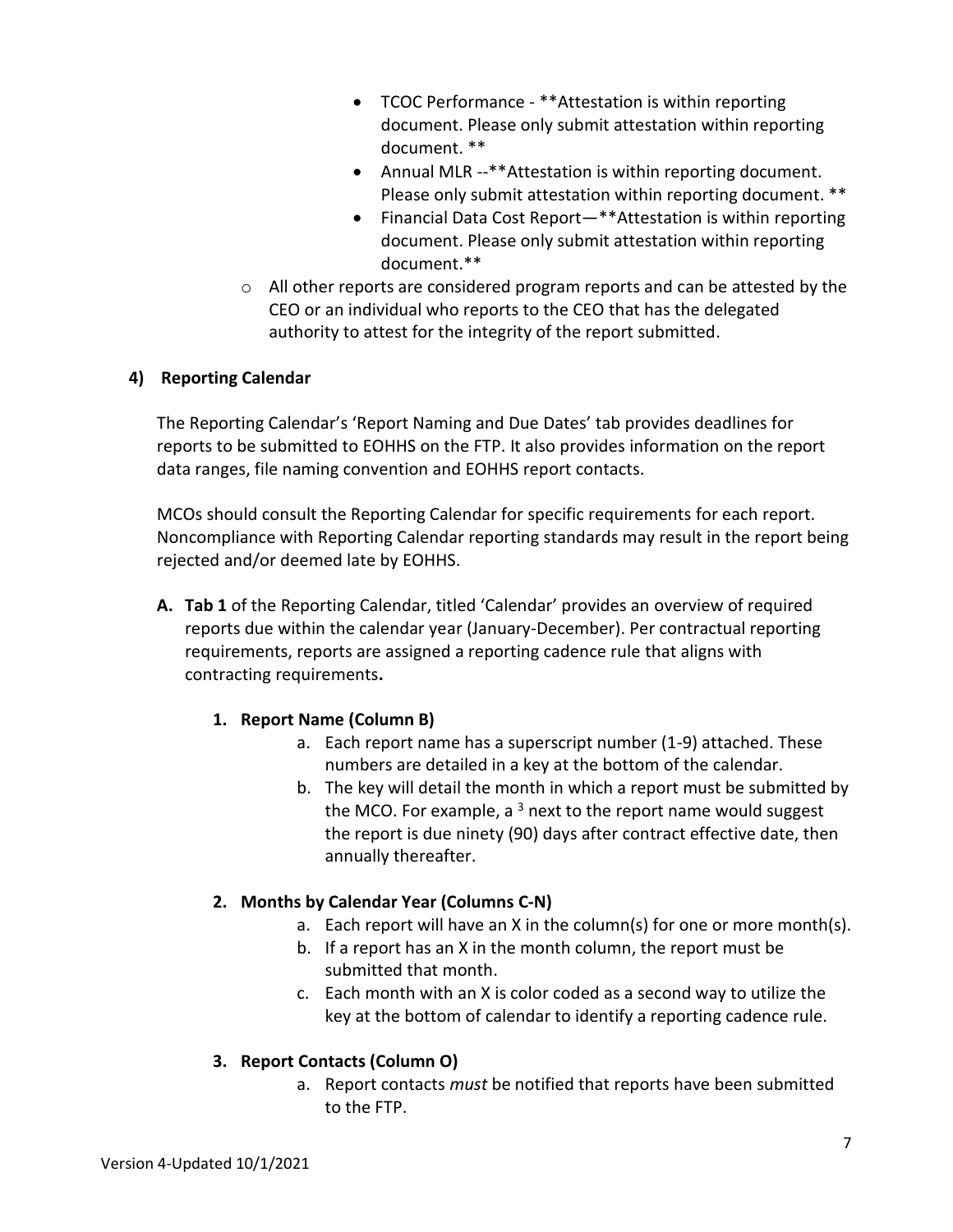b. All other questions related to reports from MCO must be directed through the MCO's liaison to EOHHS.

#### **4. Reporting Cadence Legend for Timeframes (Numbered 1-9 and color coded)**

- a. Reporting cadence rule legend provides guidance on the reporting cadence rule for when reports are due for a specified report per contractual agreement.
- b. There are two ways to connect the reports to the legend.
	- a. Numerical number 1-9, which is listed next to report name.
	- b. Boxes with an "X" are also color coded to key.
- c. Reporting Cadence Key color code is also defined in the 'Report Naming and Due Dates' tab of the Reporting Calendar.

#### **B. Tab 2 of the Reporting Calendar, 'Naming Convention' provides file naming convention and file type specifications the MCO must use to submit reports.**

- Reports must be submitted using the EOHHS-approved file naming convention and specified file type to be considered on-time.
- The following file naming convention must be used when saving and submitting reports to EOHHS on the FTP:

#### **REPORTNAME\_REPORTDATARANGE\_HEALTHPLAN\_VENDOR\_VERSION.filetype**

- **For the AE Provider Roster and AE Population Extract reports submitted to DXC, MCO must follow the reporting naming convention listed in file specifications. These file specifications for these reports are located in the templates folder on the FTP.**
- All text and full numeric values must be separated with an underscore (), not a blank space, hyphen (/) or dash (-).
- For REPORTNAME specification, the report name must match the report being submitted to EOHHS. The report name should be copied exactly from the Reporting Calendar. This is the same name as the report template name on the FTP.
- For REPORTDATARANGE, this convention specification refers to the time period of data represented in the report. Report data range is not the date the report is submitted to EOHHS, but the time scope of data represented in the report. Examples of data ranges are an annual, quarterly or monthly report.
- HEALTHPLAN and VENDOR naming convention should be copied exactly as presented in example(s) column for the vendor. The addition of a vendor in the file naming convention is an optional field, however, must be used on certain report such as Accountable Entity (AE) reports.
- VERSION refers to the version number of the template. All templates are marked with the version number within the template and the file naming convention. MCO should not alter the version number in the naming convention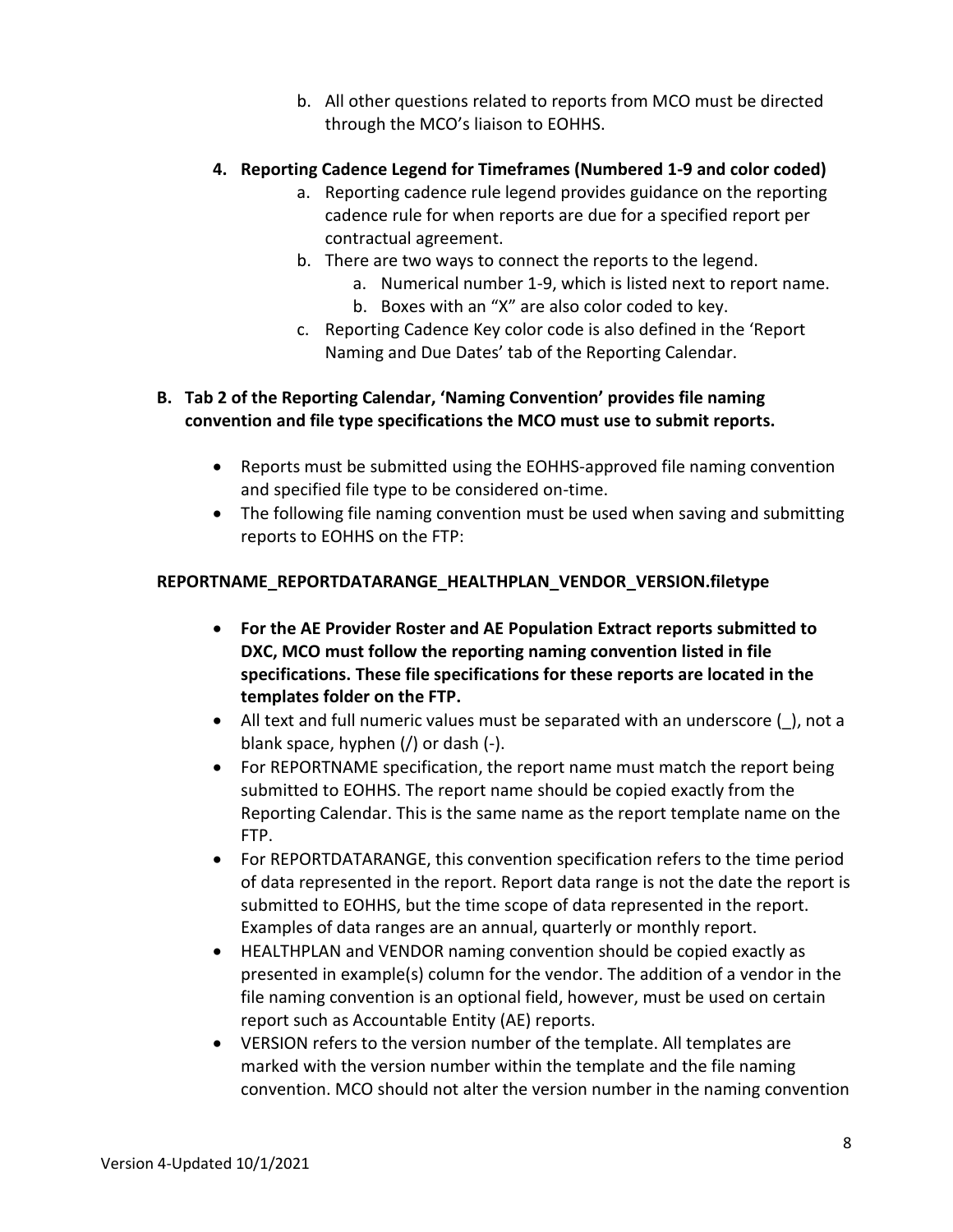template. MCO should consult FTP report templates folder to ensure MCO is using the latest and correct version of template.

- FileType specification is the accepted file type format accepted by EOHHS for a report. Common forms of accepted report formats are all Microsoft Office products. The MCO must submit reports to EOHHS in their original file types. MCOs should not modify file type or convert report into another file type or alter headers or footers of report templates. For example, converting an Excel report into a PDF is not permitted. Required file types are outlined in Tab 3 of Reporting Calendar.
- MCOs should review Tab 2 of Reporting Calendar 'Naming Convention' for additional information and examples for file naming convention and file type requirements.

Reports not submitted with the required naming convention or submitted on altered reporting templates, or older version of template will be rejected and returned to MCO. Reports not using the correct naming convention or modified file type will be deemed late by EOHHS per Procedure 2 of this policy

#### **C. In Tab 3 of Reporting Calendar, 'Report Naming and Due Dates', the report name (REPORTNAME) and report data range (REPORTDATARANGE) can be found.**

- MCOs must not alter the header or footers in reporting templates.
- **Tab 3** of Reporting Calendar, 'Report Naming and Due Dates' provides report specification for naming convention, report data ranges, and report due dates. Tab 3 of the Reporting Calendar is broken out per report to clarify reporting due dates, file naming conventions and accepted file type for MCOs**.**

The following elements are described in the 'Report Naming and Due Dates' tab:

- **1. Report # (Column A)**
- **2. Report Name (Column B)**
	- i. The report names the MCO must title reports in file naming convention.
	- ii. MCO must copy the Report Name for the naming convention when submitting reports.
- **3. Required File Type (Column C)**
	- i. The accepted file type for report submission.
- **4. EOHHS Reporting Template (Column D)**
	- ii. Yes—Indicates if a template has been provided by EOHHS that the MCO must use.
	- iii. No –indicates that no template has been provided by EOHHS. MCO is required to submit report in requested file type, however, report specifications have been not provided.
- **5. Template Version (Column E)**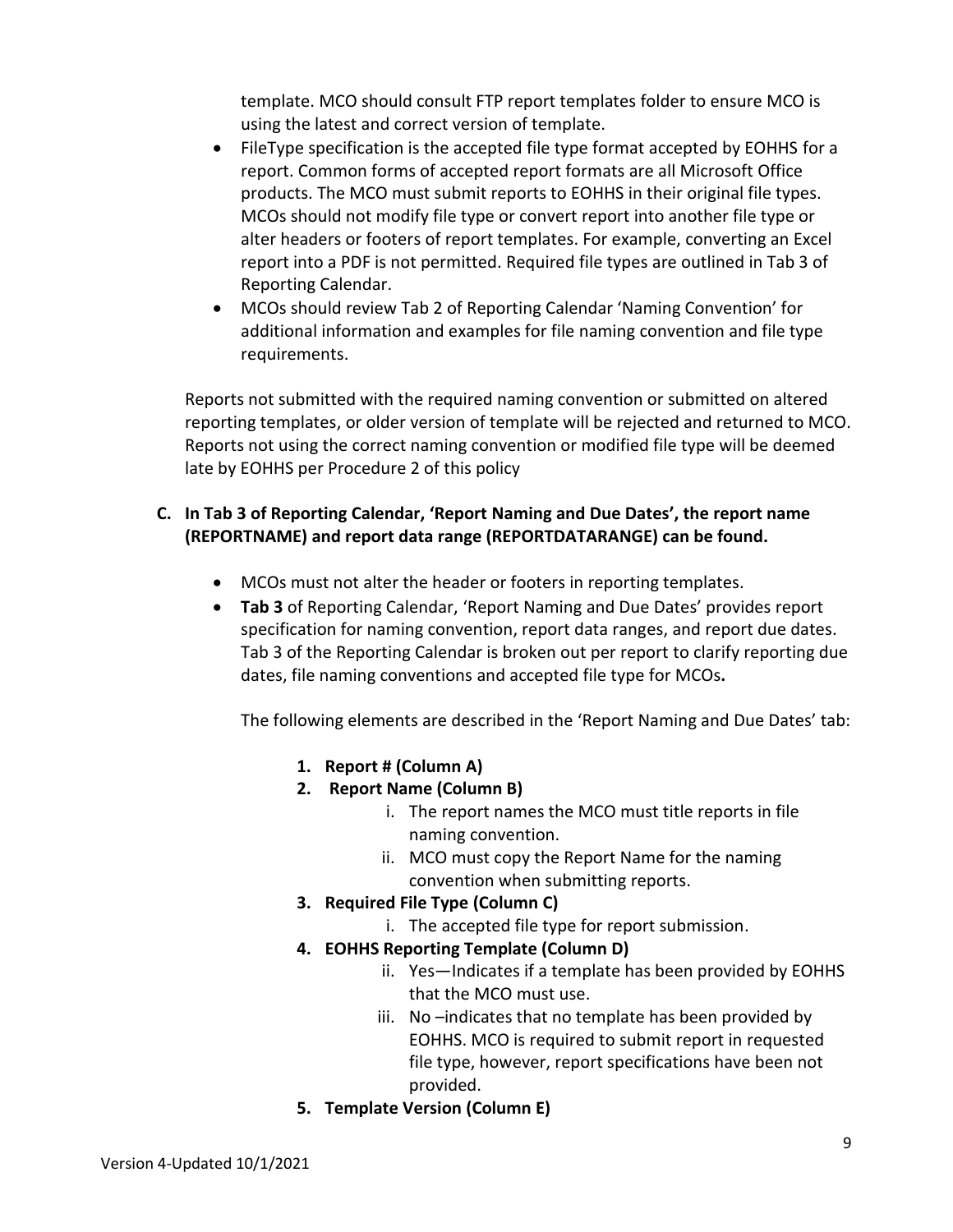i. The version and version date of the current template in use. This is also indicated within the reporting template and file naming convention. MCO should not delete template version specification in naming convention.

#### **6. Report Cadence Rule (Column F)**

i. Report Cadence Rule is the contracted reporting submission cadence for when a report is expected to be delivered to EOHHS.

#### **7. Report Data Range (Column G)**

- i. The range of data/information submitted in report. The date range is NOT the date the report is submitted.
- ii. MCO should copy report data range from Reporting Calendar when submitting reports on FTP.
- iii. See file naming convention of Reporting Calendar Section 2 for acceptable reporting ranges for submission if not specified in Tab 3.

#### **8. Report Due Date (Column H)**

- i. The latest date the report can be submitted to EOHHS for the report to be considered on-time by EOHHS.
- ii. Dates marked with an asterisk (\*) are due dates that have been moved because the due date falls on a weekend or a federal or state holiday. Consideration by the MCO must be made in writing to the Managed Care Director and Medicaid Project Manager with a cc: to [OHHS.MCOOversight@ohhs.ri.gov](mailto:OHHS.MCOOversight@ohhs.ri.gov) if the proposed date in Reporting Calendar cannot be met by the MCO. The request must be submitted to EOHHS no later than five (5) business days prior to the date of these asterisked reports using the
- iii. Report due dates listed in this column are considered the final date in which a report must be submitted by the MCO unless the MCO obtained an approved MCO Medicaid Managed Care Report Date Change Request Form.
- **D. Tab 5, 'Report Descriptions' describes how EOHHS utilizes the report and the whether the report is a federally, state or a contractually required report.**

#### **5) Special Considerations for Reports Uploaded to DXC FTP and OHHS**

The MCO must upload the AE Population Extract and AE Provider Roster reports to the DXC FTP. MCO must follow report specifications provided by EOHHS. Attestations must be uploaded to the EOHHS FTP with notification to EOHHS report contacts.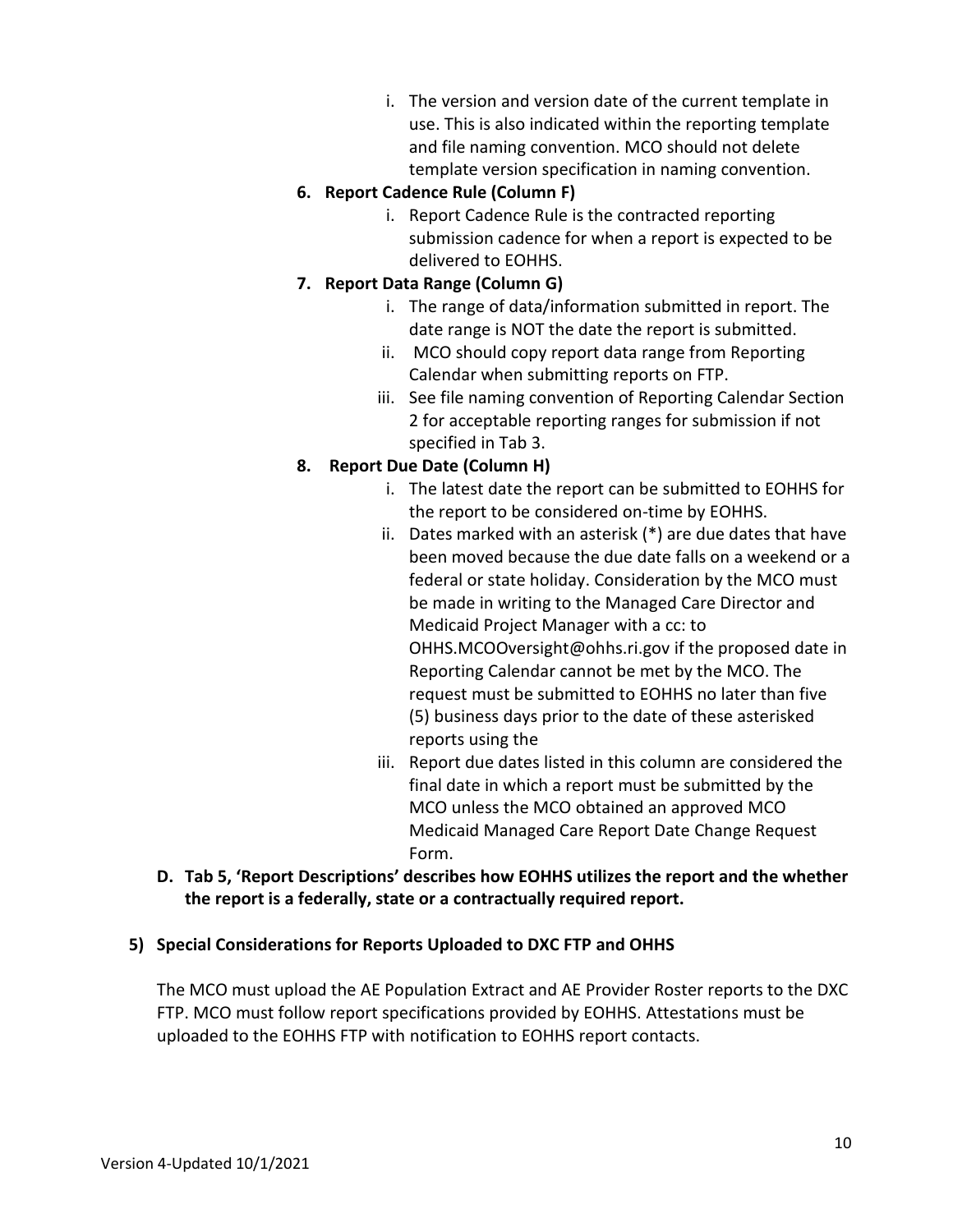#### **6) Approved Reporting Templates**

As specified in 'Reporting Naming and Due Dates' tab of Reporting Calendar, MCO must submit reports on approved EOHHS reporting templates. Reports must be accurate, thorough, complete. MCOs have up to ninety (90) calendar days from the date EOHHS notifies the MCO of a new report template to begin using the new template. MCOs may not make any modifications to reporting templates unless permission has been granted by EOHHS.

#### **A. Required Use of Reporting Templates:**

- a. FTP reporting templates are considered the most up to date reporting templates for MCO usage. MCO should use consult the FTP reporting templates folder to ensure that MCO is not using an outdated template. Each reporting template will include the current version number and template revised date on each tab and tab footer for reference. If a report does not have a report template, reporting specification documentation is uploaded on FTP.
- b. For reports that do not have a required template, MCO must submit the required information as provided in the report description of the Reporting Calendar or as agreed per MCO contract.
- c. Reports not submitted on an EOHHS-approved reporting template will be rejected or sent back to the MCO and will be deemed late by EOHHS for failing to comply with on-time standards.

#### **B. Reports must be accurate, thorough, and complete:**

- 1) For reports with specified EOHHS reporting templates, all fields should be completed on EOHHS approved reporting templates. Unless otherwise indicated by EOHHS or for reports with no reporting templates and ad hoc reports, MCO must submit on correct template with the correct template version.
- 2) Before submitting report, MCO is expected to perform due diligence to ensure that the report submitted is thorough, complete and accurate, and minimum data standards have been applied.
- 3) Reports that fail to meet reporting standards will be sent back to the MCO and may be considered late by EOHHS for failing to include all requested data.
- 4) MCO should consult reporting calendar to determine if a report has an associated EOHHS reporting template.

#### **C. Ninety (90) Day Reporting Implementation Requirement**

- Once the MCO receives notification that a new reporting template is required, the MCO has up to ninety (90) calendar days post-notification to fully implement usage of new reporting template.
	- $\circ$  For example, if an updated reporting template is delivered by EOHHS to the MCO on October 1, the MCO is required to implement usage of report in the required format and completion of information no later than January 1.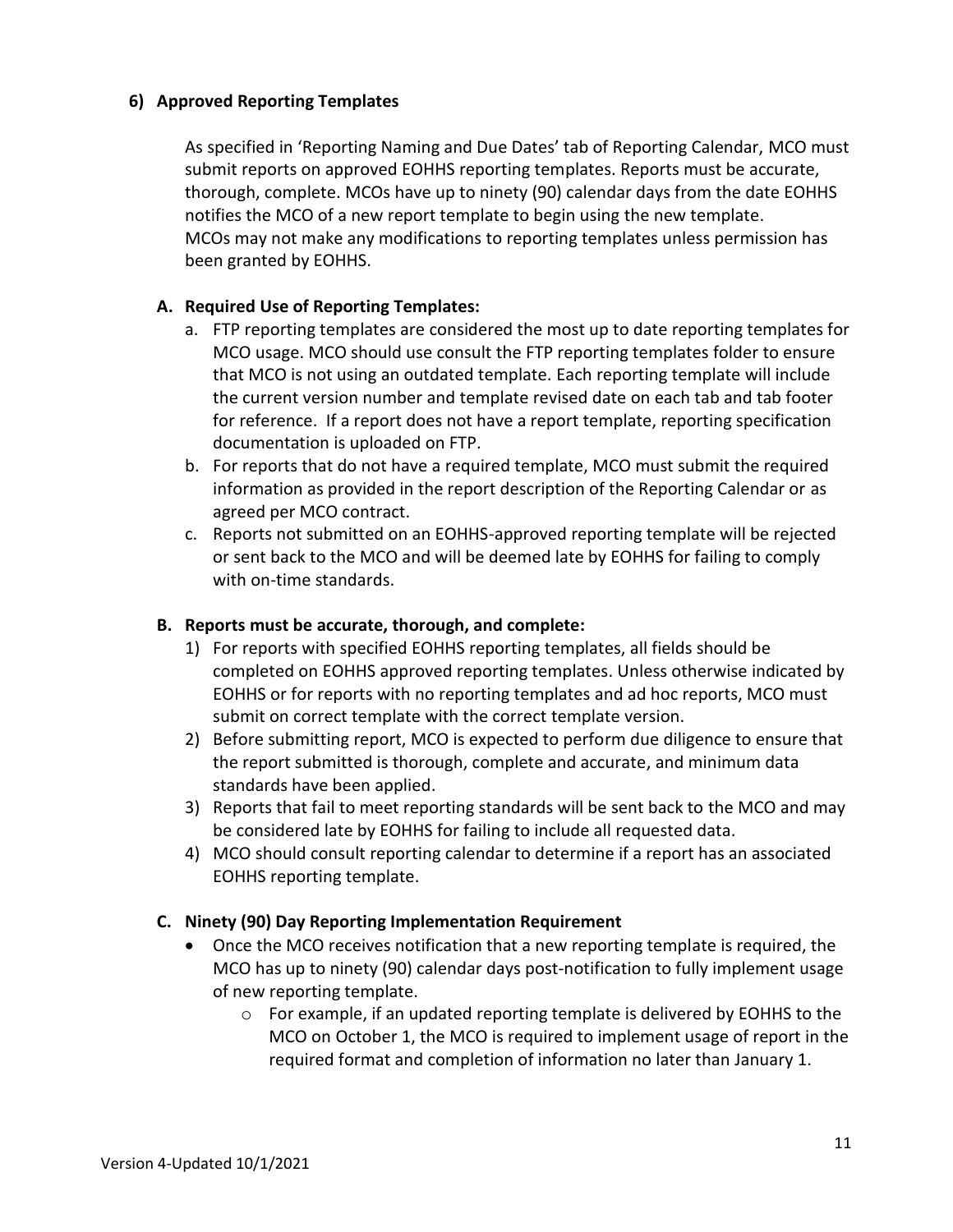- MCO may begin using new reporting template earlier than ninety (90) calendar days if MCO is able to operationalize new template sooner. MCO must notify EOHHS if they want to implement sooner with new implementation date.
- If an MCO cannot implement the use of a new reporting template within the ninety (90) calendar day contracting requirement, MCO must inform Managed Care Director within sixty (60) calendar days prior to required implementation date.
- **Reports that fail to use new reporting templates post the ninety (90) calendar day notification will be considered non-compliant with reporting requirements and fail to meet on-time standards described in this policy.**
- MCO may receive a warning, financial penalty, and/or sanction for failing to comply with ninety (90) calendar day report implementation requirement per contractual agreement.

## **Section 2: Issues of Non-Compliance with Reporting Requirements**

The following section outlines issues of non-compliance for Reporting Requirements and disciplinary actions EOHHS may impose if MCOs fail to meet the Contractual Reporting Requirements.

#### **A. Issues of Non-Compliance for Reporting**

The MCO is considered non-compliant with contractual data reporting requirements if reports are consistently submitted late, missing data elements, not submitted in its entirety, misrepresents data or contains false or materially misleading information. MCOs should consult Section 1 (Reporting Requirements) of this policy and the Reporting Calendar to ensure compliance with reporting requirements.

#### **B. Reasons for Non-Compliance**

Reasons a MCO report(s) will be deemed non-compliant with Contractual reporting requirements include, but not limited to:

- Report(s) not submitted to EOHHS;
- Report(s) contains false or materially misleading data;
- Report submitted after Reporting Calendar due date;
- Report submitted after extension date approved by EOHHS on MCO Medicaid Managed Care Report Date Change Request Form;
- Report extension not granted by EOHHS and the MCO failed to submit the report on-time;
- Proper notification email was not sent to [OHHS.MCOOversight@ohhs.ri.gov](mailto:OHHS.MCOOversight@ohhs.ri.gov) and report contact(s);
- Data attestation form was not submitted to the FTP site when report was submitted;
- Data Attestation form unsigned or not signed by MCO's CEO, CFO or appropriate designee;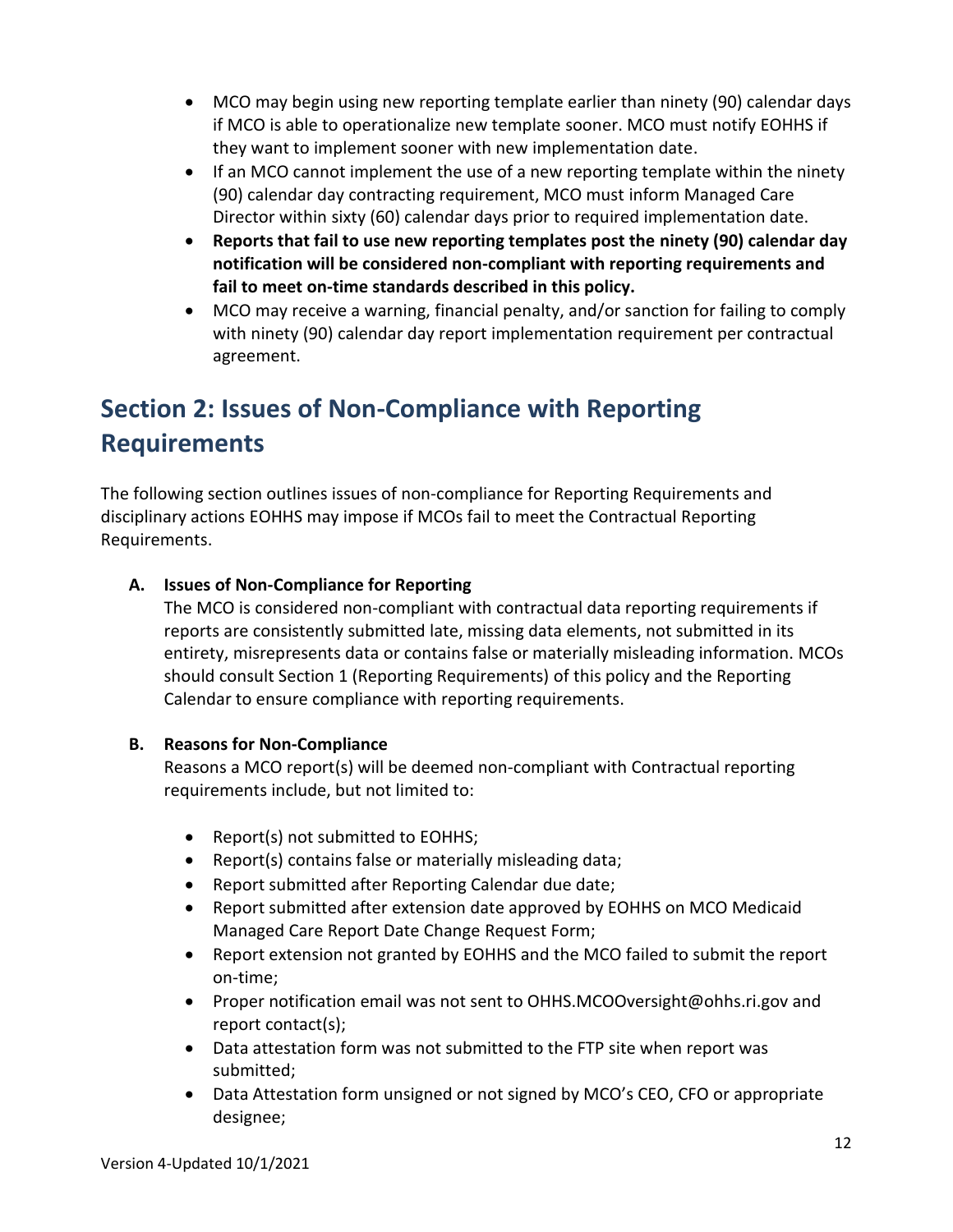- Report was improperly submitted to EOHHS (i.e., not via the FTP);
- Report failed to use correct file naming convention;
- Report was converted into a non-accepted file type or reporting template was improperly altered by the MCO; and,
- Reporting template has missing data or is submitted on a previous version of the template.

#### **C. Levels of Warnings and/or Disciplinary Actions**

If EOHHS determines the MCO knowingly and/or repeatedly submits late and/or inaccurate report(s) or fails to provide EOHHS with required reports may impose disciplinary actions including a warning letter, notification of MCO Board of Directors up to and including, imposing corrective action plan and/or suspension of enrollment per EOHHS and the MCOs contract Section 3.07.04.03 (Managed Care Core Contracts), and in accordance with [42 CFR](https://www.gpo.gov/fdsys/pkg/CFR-2011-title42-vol4/pdf/CFR-2011-title42-vol4-part438.pdf)  [438.700\(](https://www.gpo.gov/fdsys/pkg/CFR-2011-title42-vol4/pdf/CFR-2011-title42-vol4-part438.pdf)b)(4) and 42 CFR 438.702.

#### **I. Warning (Level 1)**

- In the event an MCO fails to comply with reporting requirements, EOHHS issues the MCO a warning letter via email stating that the MCO has failed to comply with reporting requirements.
- The warning letter will indicate where the MCO has failed to meet a reporting requirement (late, missing, or inadequate report). EOHHS will specify the area of deficiency.
- The MCO has up to three (3) business days after receipt of warning notification from EOHHS to submit late, missing, or inadequate report or modification to previously submitted report.
- The MCO must comply with the request from EOHHS to provide correction to, or addition of, late, missing, or inadequate data for a report submission.
- If the MCO believes they have met the reporting requirements and that the warning was incorrectly imposed, the MCO may provide written documentation to the EOHHS Managed Care Director, no later than three (3) business days after date of warning letter.
	- o If, after internal review, EOHHS agrees and finds that the warning was incorrectly imposed on the MCO, EOHHS will provide written acknowledgement within five (5) business days of the retraction. Retraction of warning will be documented and filed with MCO Oversight.
	- o If, after internal review, EOHHS does not agree the warning was incorrectly imposed, EOHHS will notify the MCO within five (5) business days, in writing, that the warning remains in effect.
	- o The MCO then has up to three (3) business days, after notification from EOHHS stating the warning notification remains in place to submit late, missing, or inadequate report or modification to previously submitted report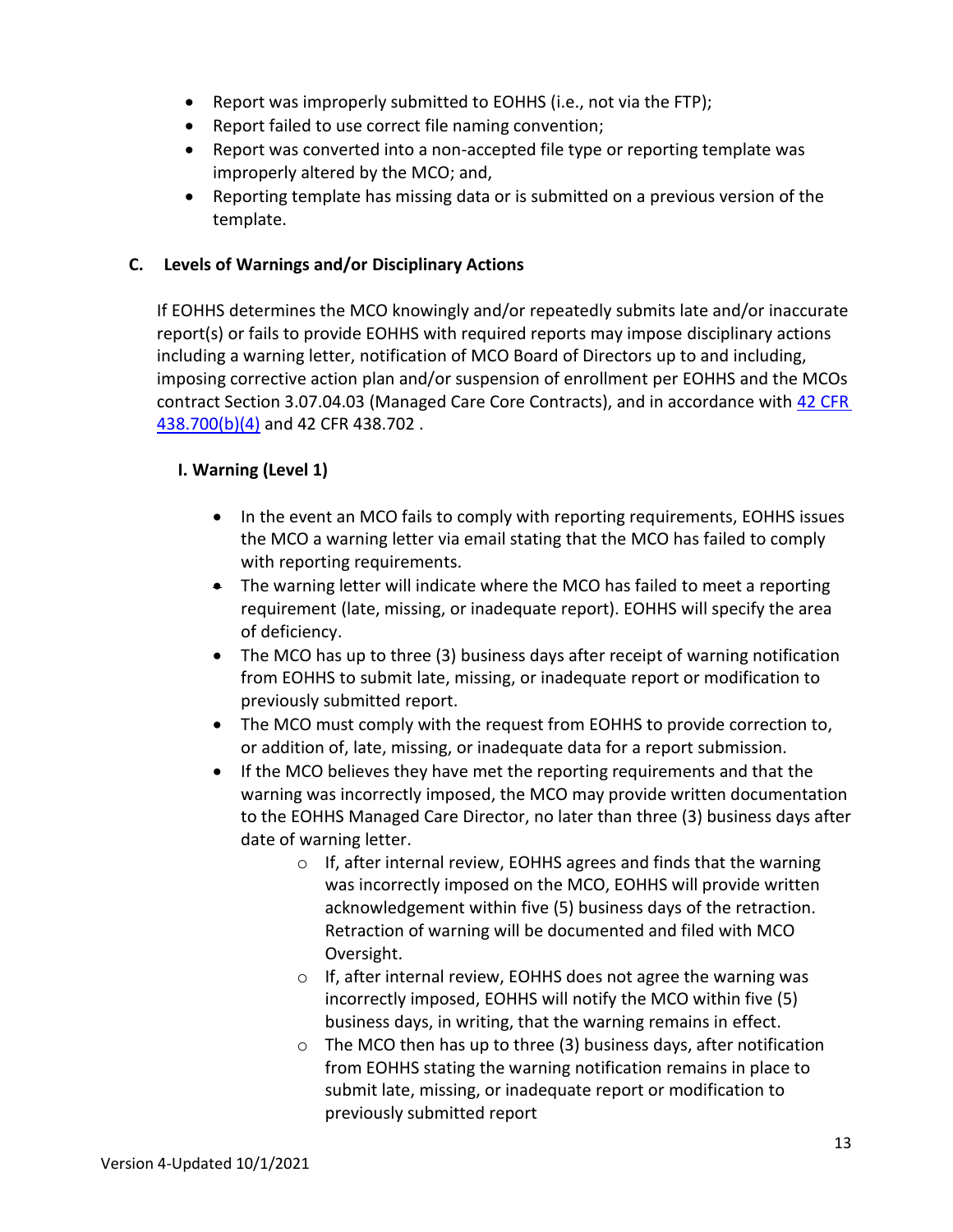- The MCO will receive one (1) warning letter accompanied by one (1) opportunity to correct and submit late, missing, or inadequate report. If the MCO fails to correct or submit, within three (3) business days, EOHHS will, at its discretion, notify the MCO's Board of Directors of non-compliance issue and failure to respond to EOHHS' request.
- If the MCO continues to be non-compliant with contractual reporting requirements, EOHHS, at its discretion, will require MCO to submit a corrective action plan (CAP) to address root cause and remediation of non-compliance with reporting requirements.
- Failure to comply with Warning may result in Disciplinary Action (Level 2).

#### **II. Disciplinary Action (Level 2)**

- A disciplinary action (Level 2) for the purpose of this policy includes notification of MCO Board of Directors up to and including, imposing corrective action plan and/or suspension of enrollment.
- EOHHS reserves the right to impose disciplinary actions against an MCO if the MCO fails to adhere to the reporting standards established herein or does not provide correction within three (3) business days following EOHHS' notification of reports that are late, missing data elements, not submitted in entirety, misrepresents data or contains false or materially misleading information.
- If the MCO fails to respond after the third (3rd) day following warning notification, EOHHS shall begin assessing further disciplinary actions for reports that are late, missing data elements, not submitted in its entirety, misrepresents data or contains false or materially misleading information. Disciplinary actions will proceed the first (1st) business day and continue thereafter until EOHHS deems the MCO has sufficiently corrected the non-compliance issue(s).
- EOHHS will provide the MCO with documentation outlining actions imposed, up to and including, suspension of member enrollment.
- The MCO may provide written documentation to the EOHHS Managed Care Director, that the MCO met the reporting requirements and that disciplinary action was incorrectly imposed against the MCO. If EOHHS agrees that the action was incorrectly imposed against the MCO, EOHHS will provide official notification via email to the MCO retracting the disciplinary action. Retraction of actions taken will be documented and filed with MCO Oversight. When the MCO has, to EOHHS satisfaction, submitted and/or provided correction of late, missing, or inadequate report, EOHHS will provide written notification to the MCO the date the disciplinary action will be lifted.

#### **III. CMS Sanction (Level 3)**

• As outlined under [42 CFR 438.704 \(b\)\(3\),](https://www.law.cornell.edu/cfr/text/42/438.702) if an MCO provides EOHHS or CMS false or materially misleading information or false statements in reports, CMS may sanction the MCO.